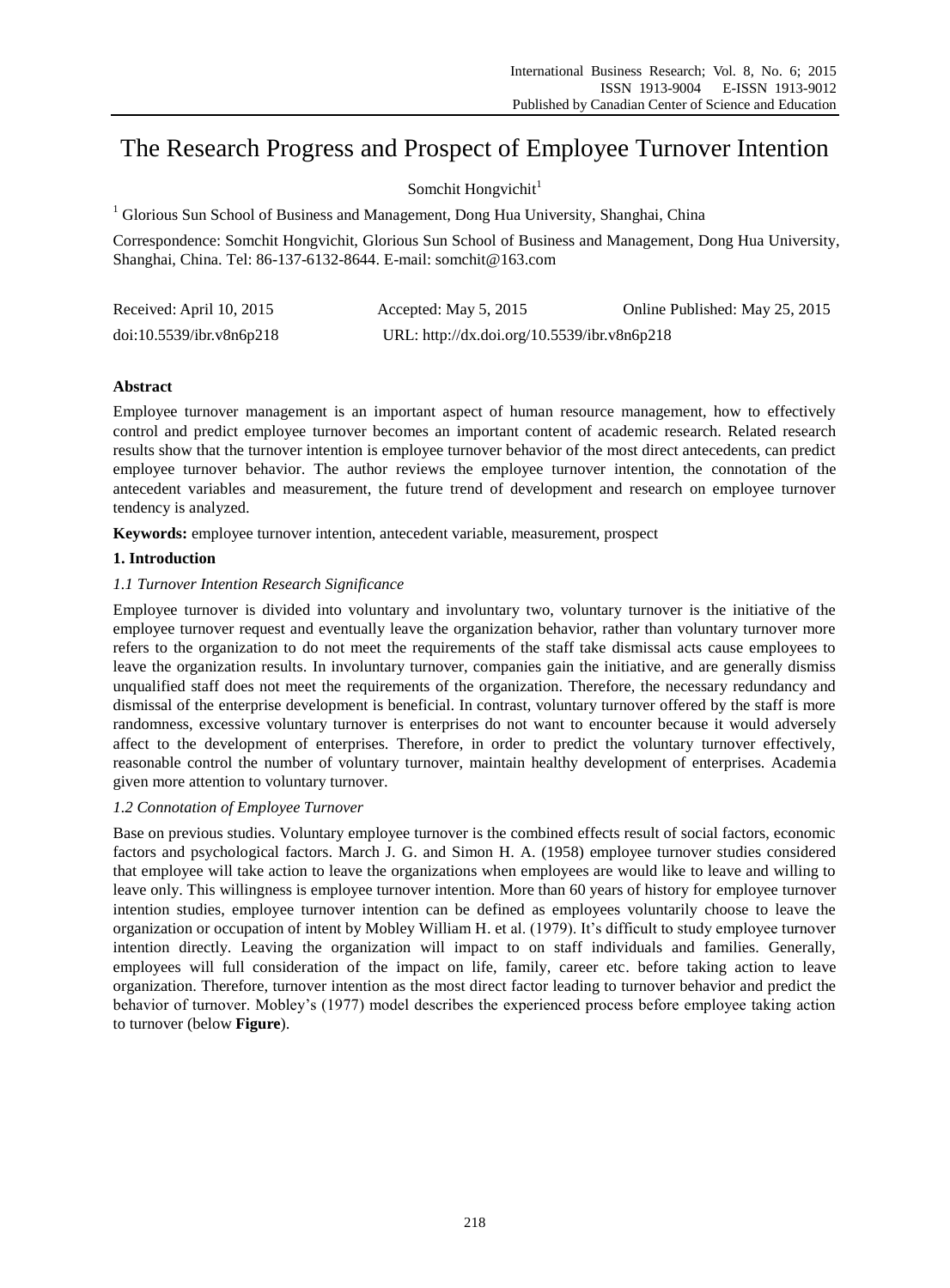

Figure 1. Mobley's intermediary chain model

## **2. Method**

#### *2.1 Employee Turnover Intention Antecedent Variables Studied*

## 2.1.1 Personal Factors

Personal factors include demographic variables and personal characteristics, related to turnover intention focused on both work-family facilitation and work experience.

Previous studies about relationship between work-family facilitation and turnover intention. Mustapha et al. (2010) studies on 240 single mothers in Malaysia, found that feature to work as antecedent variables. Work-family facilitation and family satisfaction has a significant positive impact on retention tendencies. Ahmad and Omar's (2010) study concluded that work-family facilitation of family support work not only directly affect the turnover intention of employees, but also through indirect influence affective commitment turnover intention.

He Bo Fu el al. (2011) in the study of the relationship between personal factors and turnover intention are focus on quality of working life and career plateau. Some studies show that the quality of work life for nurses negatively related to turnover intention. Job embeddedness and organization commitment have played an intermediary in relationship between quality of working life and turnover intention. For the impact of working life to turnover intention. Chen Yi An and Li Zhong Bin (2009) pointed out that the objective career plateau (Position Years) and subjective career plateau have a significant positive effect. The study by Bai Guang Lin el al. (2011) is further evidence of career plateau on job satisfaction and organizational commitment significantly negative effect, will also lead to an increase in employee turnover intention. Career plateau will affect turnover intention through job satisfaction and organization commitment. Job satisfaction also will affect turnover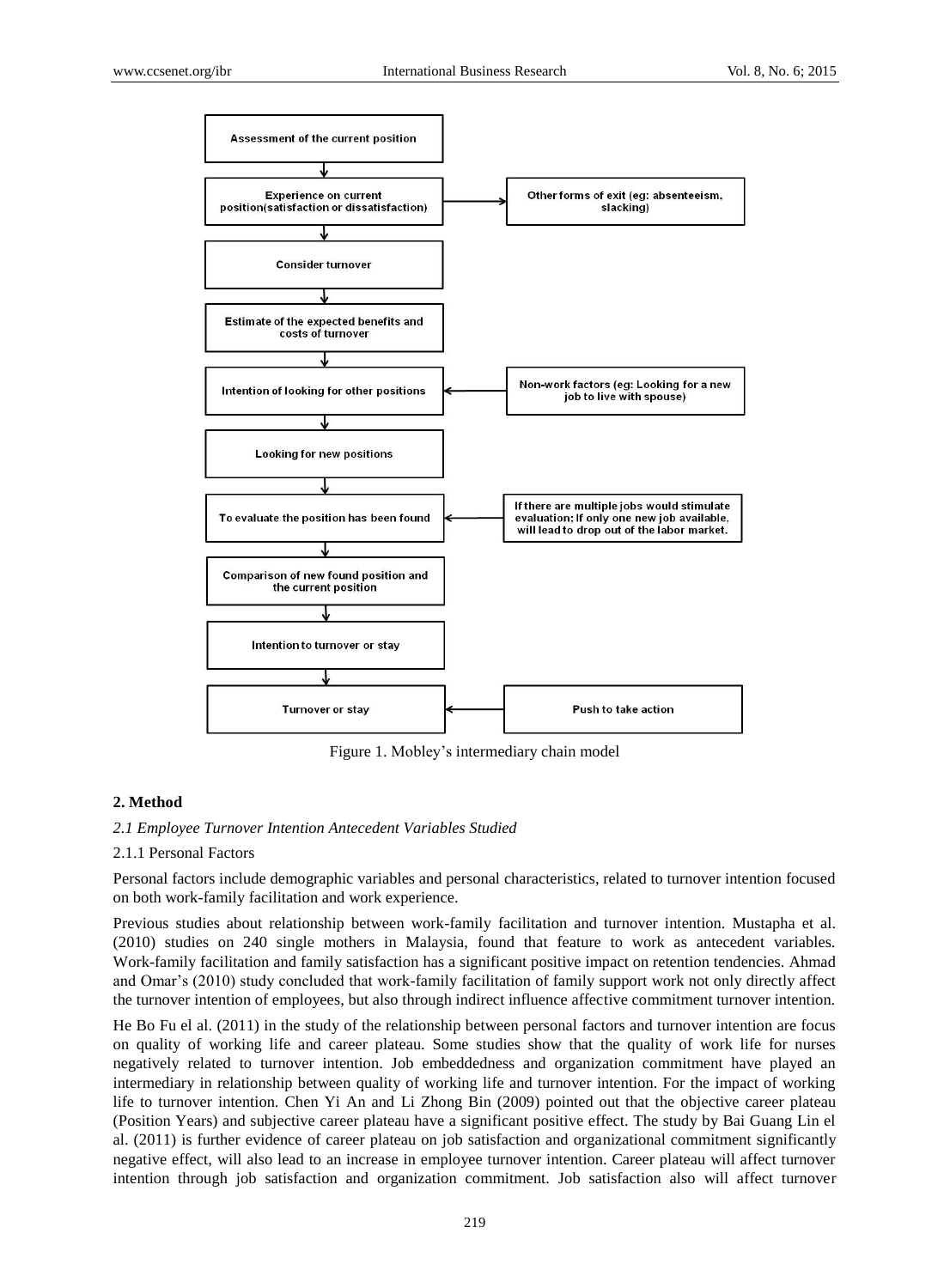intention through organization commitment.

### *2.2 Factors Associated with the Organization and Work-Related*

#### 2.2.1 Organization Management Factors

1) Organizational Justice.Knudsen et al. (2008) through the 823 drug addiction treatment counselor interviews and questionnaires. Found that with high quality supervisor will positive affect to job autonomy, procedural Justice and fairness result. Higher job autonomy, procedural Justice and fairness result are negative effects on turnover intention. Previously, Xia Chun et al. (2007) also noted that distributive justice had a significant impact on turnover intention, but procedural fairness had not any impact on turnover intention. A research survey to 301 lower courts judges on the western in 2011 year by Li Xia et al. (2011) found that occupational risks and social risks is positively correlated to turnover intention. Distributive justice and procedural fairness are negatively regulates occupational risks and social risks, indirectly associated with turnover intention. The effect of distributive justice and procedural fairness to turnover intention through social risks is greater than occupational risks.

2) Organizational Support. In 2011, the 134 investigation from university teachers in Malaysia by Tek-Yew Lew (2011) found that teachers' career development opportunities impact to organizational support directly, and organizational support also effect to turnover intention through emotional commitment. After interviews 484 driver, James W Bishop et al. (2010) found that organizational support resulting in between job satisfaction and turnover intention as mediating variable. The organizational support also as a mediating variable, Andrea Bobbio (2013) investigated its role in the organization between security environment and voluntary turnover. Safety organization environment can improve employees' perceived organizational support and to further reduce the possibility of voluntary employee turnover. The study also pointed out that this conclusion applies only to non-career in the early and late lifelong employees. Jiang Chun Yan (2007) believe that procedural fairness and distributive justice can promote the generation of organizational support, organizational support is the role of intermediary between organizational commitment and turnover intention, organizational commitment and employee turnover intention negative correlation. Chen Dong Jian and Chen Min Hua (2009) studies also support the organization as a mediating variable, found that employees feel a sense of organization will affect its turnover intention and when employees feel the support from the organization, you can reduce turnover intention brought as a result of work values.

3) Team atmosphere and the degree of employee participation in decision making. Mika Kivim ki et al. (2007) also found that in low self-report and low peer assessment team atmosphere employees have higher turnover intention, employee from low self-report team had higher turnover intention.

#### 2.2.2 Individuals and Organizations Match

1) Job Satisfaction. Randhawan (2007) proved that job satisfaction and turnover intention was negatively correlated through a questionnaire survey. Malik et al. (2011) the study about 177 employees of private sector in commercial bank in Pakistan found that job satisfaction and emotional commitment are positively correlated to employee development investment, employee development investment negative correlation with turnover intention. Han Wing and Liu Jing Zhe (2009) using hierarchical regression, after controlling for age, length of service, marital status and sex, found that individuals and organizations match, organizational support and turnover was a significant negative correlation. Fu Qun Ying et al. (2010) the research shows that the factors of job satisfaction and turnover are not negatively correlated, but the job satisfaction into motivators and hygiene factors, only motivating factor was negatively correlated with turnover intention.

2) Organizational commitment. An empirical study of 475 employees from different industry by Nurita Juhdi and HR Practices (2011) showed that human resource management practices (including career management, job training, salary and KPI) has a positive impact on organizational commitment and negative impact on turnover intention. Organizational commitment partially mediated on human resource management practices and turnover intention. Li Qian et al. (2009) pointed out, high organizational commitment link to low turnover intention. Executives trust to team member effect to turnover intention through organizational commitment (Part of the mediating role).

3) Organizational citizenship behavior. Su Fang Guo and Zhao Shu Ming (2005) doing the study through employee in Shen Zhen enterprise, using SEM model to check multiple latent variables between organizational commitment, organizational citizenship behavior and turnover intention. The results showed that: employee's organizational commitment and turnover intention was significantly negatively correlated; Organizational citizenship behavior was significantly and negatively related to turnover intention.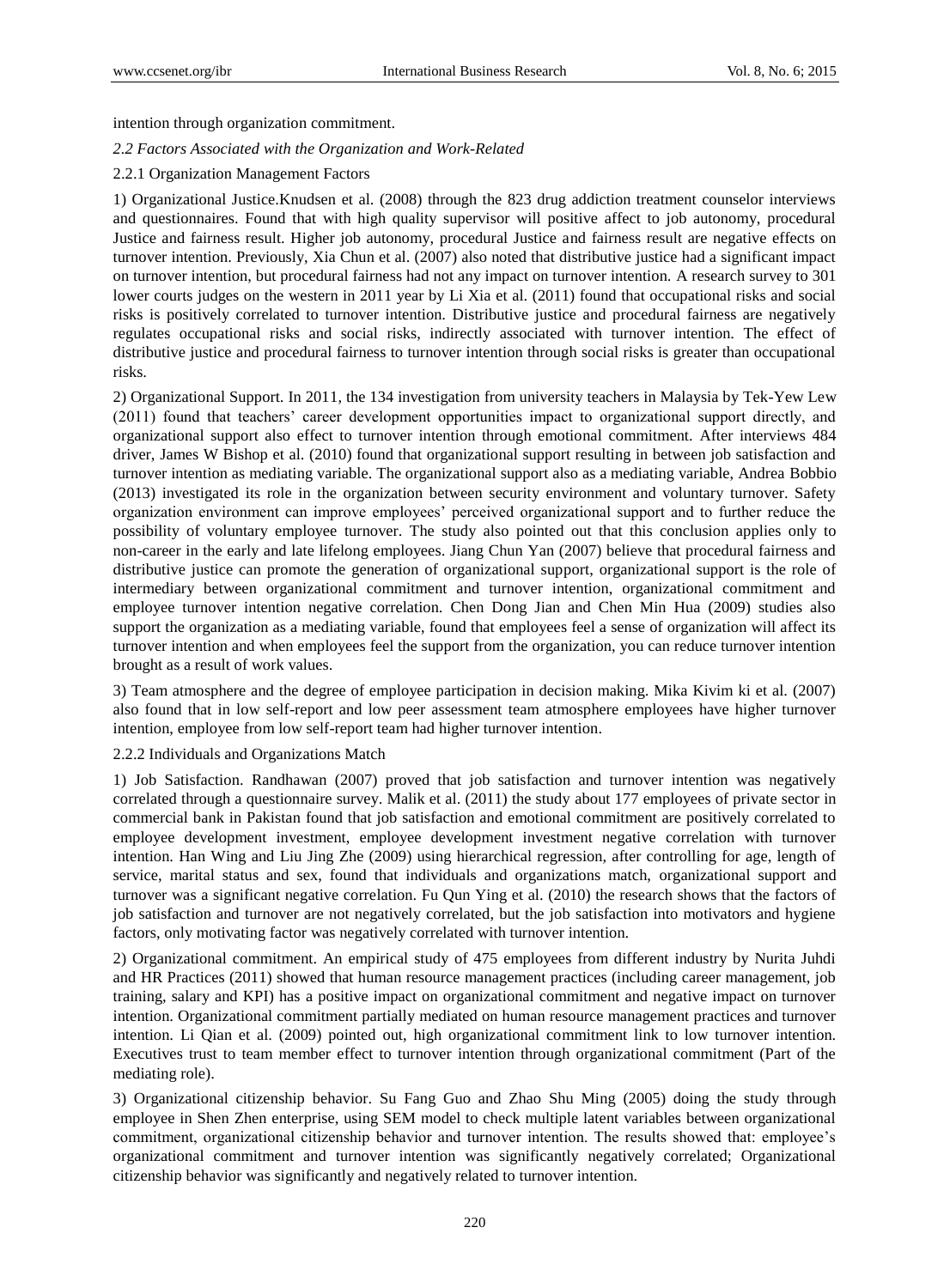Base on above studies. We found that it's hard to split off all the factors while we study about the relationship between job satisfaction, organizational commitment, work values, organizational citizenship behavior and turnover intention. These factors influence each other, common direct or indirect impact on turnover intention. For example: a survey of employees of multinational companies in China, found that work values affect their work pay satisfaction. Its impact on organizational commitment directly but organizational commitment could help to reduce employee turnover intention.

# *2.3 Outcome Variables of Turnover Intention*

Turnover behavior is mainly outcome variable of employee turnover intention. The study about relationship between turnover intention and turnover behavior by Allen and Weeks (2005) found that self-monitoring and risk aversion will weaken the relationship between turnover intention and turnover behavior, but for the employee who is forward-looking personality will not weaken the relationship between turnover intention and turnover behavior. Alan and Jacob (1994) study about the relationship between the Job Search, turnover intention and actual turnover behavior. They believe that before turnover intention specific, passive job search behavior has begun. Once clear of generating turnover intention, active job search behavior began and it will cause to turnover behavior any time.

In particular, we need to mention here that there is no recognized definite correlation or causality relationship between turnover intention and job performance. Lee T. W. et al. (2004) mentioned that there are many factors between job performance and turnover intention. It's a multi-path and multi -link system of relationship. Therefore. Job performance cannot be left alone as outcome variable or antecedent variables to turnover intention, because there is complex, indirect and interactions relationship between of both. There are some studies which directly linked relationship between turnover intention and job performance but different conclusions.

# **3. Result**

About measurement tools on turnover intention. Most researchers adopt the scales development by Mobley, Futrell, Parasuraman or Sager. Main measure of changes on enterprise impression, turnover intention, behavior of searching other job and possibility of finding a job. Since then, Michaels and Speetor; Johnston and Futrell made revised scales base on Mobley's version, but there is no difference in the nature of the connotation. In addition, Rosen and Korabik, Hong Kong scholar Farh J. L. (1998) etc. developed Turnover Scale also has high internal consistency and test-retest reliability coefficient.

Measurement tools of turnover intention are consistent in connotation. Each scale representation is different, but generally includes turnover intention; perceived opportunity to work; the possibility of looking for other work etc. Such as Cummann et al. (1979) scale has the following three questions: I will probably look for a new job next year; I often think about leaving; I can find a new job next year.

# **4. Future Prospect**

# *4.1 Increase Research on It Directly Controllable Variables*

From previous studies, the majority of the researchers chose to study the relationship between turnover intention and job satisfaction; organizational commitment; organizational support; psychological factors...etc. These psychological factors also affected by many antecedent variables which not directly controlled by the enterprise and not able to change with short-term efforts. Therefore, in the management practices of enterprises in urgent need of advice and methods to directly control employee turnover intention, It also gives academic researchers have proposed a new topic. For the study of some direct controllable variables that can provide rapid operational and effective way for enterprise human resource management practices, hope that these factors are taken into.

# *4.2 Emphasizes Longitudinal Data Collection and Research*

Actually, the various factors those affect to the turnover intention need for a process before action to turnover intention and process has certain duration of action. In principle, these variables should be measured at different time periods, but the empirical studies are mostly based on cross-sectional questionnaire study. The questionnaire measured variables is carried out in the same point in time, this approach can only make a causal inference, there is a causal relationship between the variables cannot be truly established. Therefore, it is necessary to use in future longitudinal study design or experiment, to further explore the causal relationship between variables.

## *4.3 Establish Comprehensive Personal–Organizational Matching Model*

The connotations of personal–organizational is not only included values matched and ability matched but also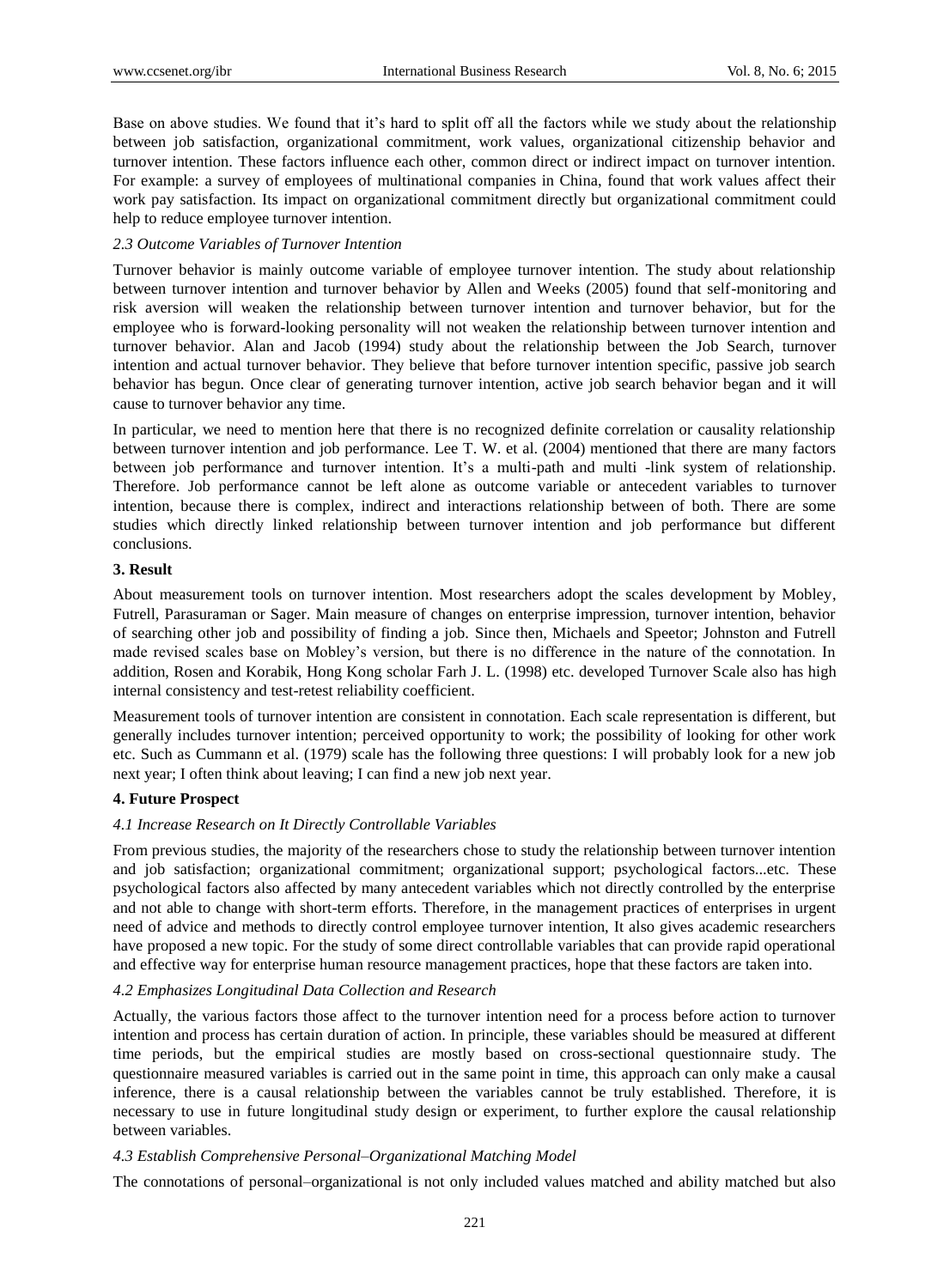included target matched, demand matched etc. Future studies should attempt to build a more detailed individual organization fit model, depth discussion how these variables interacted and joint action on turnover intention, thus for enterprises to better recruit talent and provide the necessary assistance to forecast employee turnover intention.

*4.4 The Demographic Variables and Organizational Variables Included in the Study Areas*

Based on empirical research experience, the demographic variables (age, gender, occupation etc.); Values matched and abilities matched were influential effect on turnover intention but the small number of studies in this area. Future research may use such variables as the moderator to study the relationship between organizational management factors; individual matching and employee turnover intention under different conditions. That will be great practical significance to human resource management in enterprise.

# **References**

- Allen, D. G., Weeks, K. P., & Moffitt, K. R. (2005). Turnover intentions and voluntary turnover: The moderating roles of self-monitoring, locus of control, proactive personality, and risk aversion. *Journal of Applied Psychology, 90*(5), 980-990. http://dx.doi.org/10.1037/0021-9010.90.5.980
- Amin, A., & Zoh, O. (2010). Perceived family-supportive work culture, affective commitment and turnover intention of employees. *Journal of American Science, 6*(12), 839-846.
- Andrea, B., Anna, M. M. (2013). Antecedents of hospital nurses' intention to leave the organization: A cross sectional survey. *International Journal of Nursing Studies, 1*(3), 156-168.
- Bai, G. L., Wenquan, L., & Li, G. W. (2011). The study of relationship between career plateau and job satisfaction, organizational commitment, turnover intention. *Ruan Kexue, 2*, 108-111.
- Bofu, H., Tao, S., Xiaolin, L., Cohen, J. L., & Qiuru, C. (2011). Integration model of the relationship between quality of life (base on the structural equation model) and turnover intention. *China Health Statistics, 2*, 168-170.
- Chun, X., Xiaojuan, W., & Yongxin, Z. (2007). The impact of sense of fairness on turnover intention. *Tongji Yu Juece, 1,* 71-72.
- Chunyan, J. (2007). The relationship between sense of fairness, organizational commitment and turnover intention: Mediating role of perceived organizational support as. *Economic Science, 6*, 118-128.
- Cummann, C., Fichman, M., Jenkins, D., & Klesh, J. (1979). *The Michigan organizational assessment questionnaire*. Unpublished Manuscript. University of Michigan, Ann Arbor.
- Dongjian, C., & Minhua, C. (2009). Impact of work values, organizational support for foreign employees turnover intention. *Economic Management Journal, 11*, 96-105.
- Fangguo, S., & Shuming, Z. (2005). Organizational commitment, organizational citizenship behavior and Turnover Intention Relationship. *Science of Science and Management of S. & T., 8,* 111-116.
- Farh, J. L., Tsui, A. S., & Xin, K. (1998). The influence of relational demography and Guanxi: The Chinese case. *Organization Science, 9*, 471-488. http://dx.doi.org/10.1287/orsc.9.4.471
- Gurpreet, R. (2007). Relationship between job satisfaction and turnover intentions: An empirical analysis. *Indian Management Studies Journal, 11*, 149-159.
- Hannah, K., Knudsen, L., Ducharme, J., & Paul, M. R. (2008). Clinical supervision, emotional exhaustion, and turnover intention: A study of substance abuse treatment counselors in the clinical trials network of the national institute on drug abuse. *Journal of Substance Abuse Treatment, 35*, 387-395. http://dx.doi.org/10.1016/j.jsat.2008.02.003
- James, W. B., Scott, K. D., & Susan, M. B. (2010). Support, commitment, and employee outcomes in a team environment. *Journal of Management, 26*(6), 1113-1132.
- Kirschenbaum, A., & Weisberg, J. (1994). Job search, intentions, and turnover: The mismatched trilogy. *Journal of Vocational Behavior, 44*(1), 17-31. http://dx.doi.org/10.1006/jvbe.1994.1002
- Lee, T. W., Terence, R. M., & Chris, J. et al. (2004). The effects of job embeddedness on organizational citizenship behavior, job performance,volitional absence and voluntary turnover. *Academy of Management, 47*(5), 711-722. http://dx.doi.org/10.2307/20159613
- March, J. G., & Simon, H. A. (1958). *Organizations*. Oxford, England.